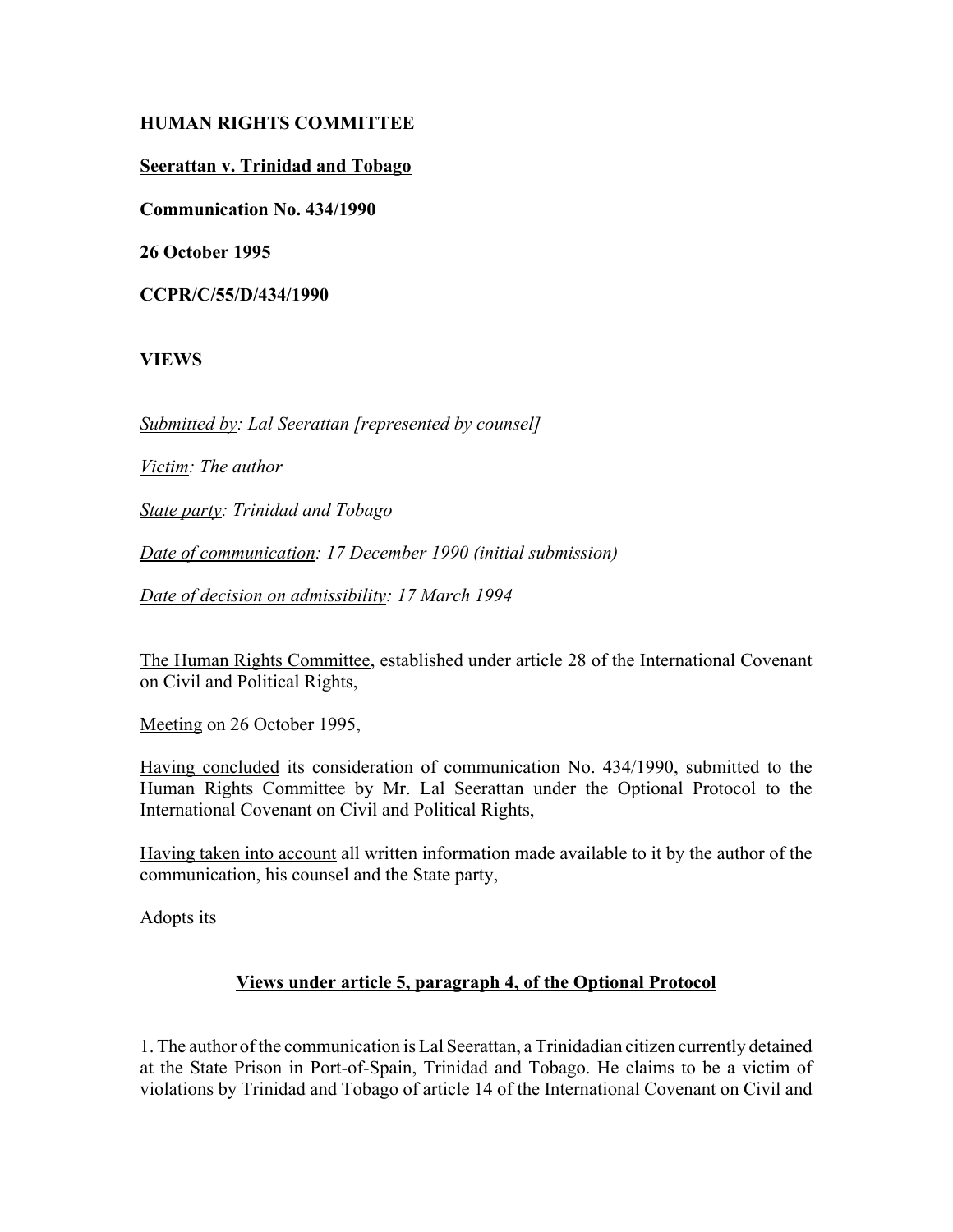Political Rights. He is represented by counsel.

### The facts as presented by the author:

2.1 The author states that, on 27 December 1982, he was arrested and taken into custody in connection with the murder, on 26 December 1982, of one Motie Ramoutar; on 28 December 1982, he was charged with the murder. The author further states that, on 29 August 1983, after the preliminary examination which lasted eight months, the murder charge was reduced to manslaughter by the Examining Magistrate, and that he was released on bail. On 18 September 1984, he was re-arrested and brought to trial on a murder charge. He was tried in the High Court of Port-of-Spain between 6 and 11 March 1986, was found guilty as charged and sentenced to death.

2.2 The prosecution relied mainly on evidence given by the son and the wife of the deceased. The deceased's son testified that when he and his parents returned home at about 7 p.m. on 26 December 1982, his father's employee, one B., was standing in front of the author's house; he was apparently drunk and was shouting threats at the author and his family. When his father sought to pacify Mr. B., the author's wife came out and told his father that he was responsible for B.'s misbehaviour. The deceased's son further testified that he then saw the author running out of the house, holding a harpoon-like piece of iron, and chasing his father, whose escape was blocked by a fence. The author stabbed his father several times and then ran away. His evidence was in essence corroborated by his mother.

2.3 The pathologist testified that the injuries of which the deceased died could have been inflicted with the weapon that had been described by the eye-witnesses.

2.4 The author gave sworn testimony and indicated that he was relying on a cautioned statement which he had given to the police on 27 December 1982. In that statement the author had said that B. and one J. (who had also been present at the locus in quo) had thrown stones at his house, that B. had threatened him, and that he had asked the deceased to take B. home. The deceased had then tried to pacify B.. When B. and the deceased had started to fight, he and his family had left and had spent the night at the house of one S.P.. He further testified that relations between himself and the deceased and his family had always been cordial.

2.5 The author's wife, who testified on his behalf, gave a different version of the incident. She stated that B. and the deceased had insulted her, and that the deceased and his family had thrown stones, after which she and her husband had left. She denied that her husband had been out in the street that night, as she had said in her earlier statement to the police. In light of her evidence, the judge also put the issue of provocation to the jury. Another witness appeared on the author's behalf, but his testimony was of no particular significance to the case, as he had only heard the voice outside and could not say who were the persons involved.

2.6 The Court of Appeal of Trinidad and Tobago dismissed the author's appeal on 9 March 1987. His petition for special leave to appeal to the Judicial Committee of the Privy Council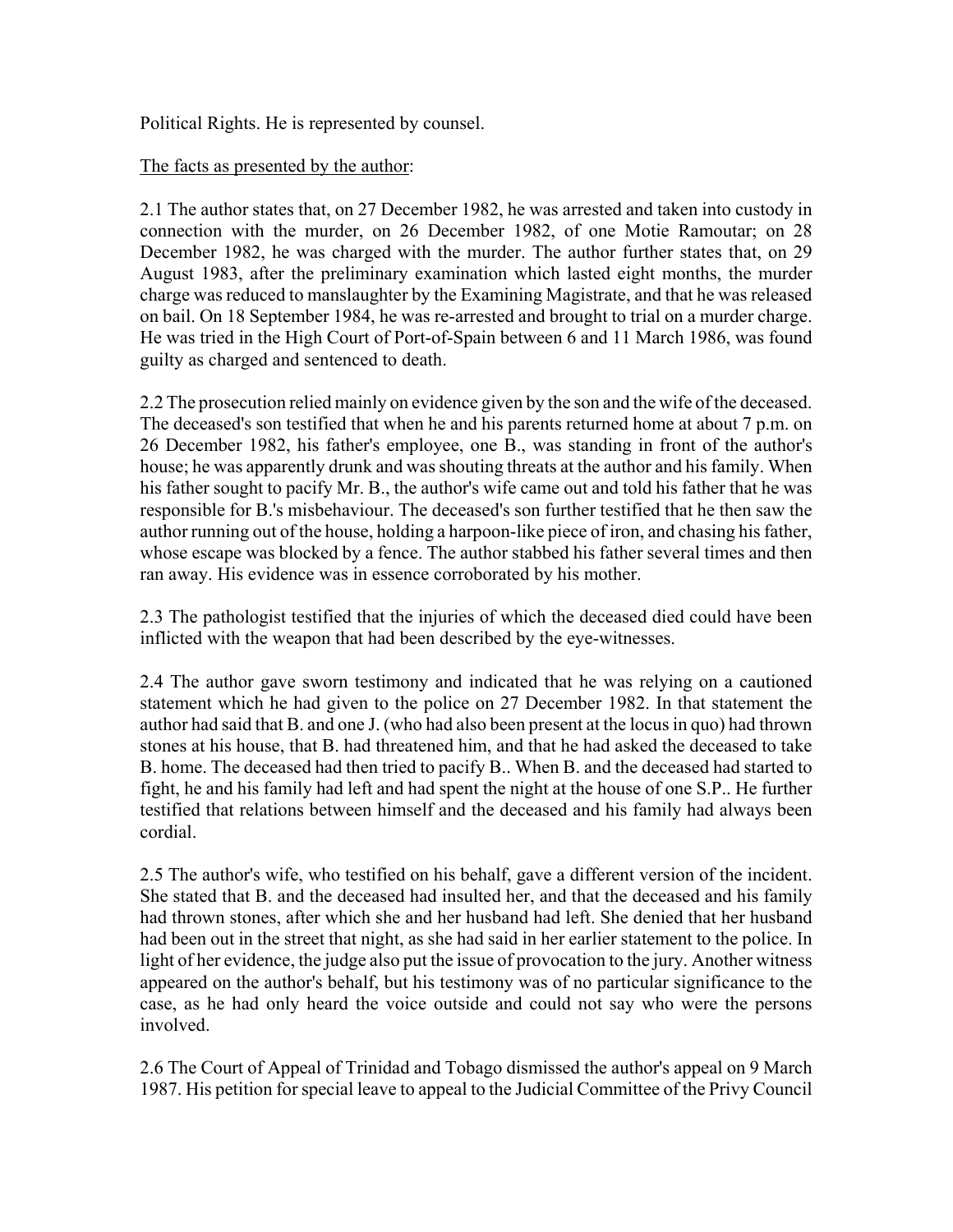was dismissed on 26 May 1988. On 3 December 1992, a warrant for the execution of the author on 8 December 1992 was issued. On 7 December 1992, attorneys in Trinidad and Tobago filed a constitutional motion on behalf of the author, mainly on the ground that executing the author after such prolonged delay would violate his constitutional rights. The author was given a stay of execution pending the outcome of a constitutional motion in another case which concerned the same issue.

2.7 On 4 January 1994, the author was informed that his death sentence had been commuted to life imprisonment by order of the President of Trinidad and Tobago, as a result of the findings of the Judicial Committee of the Privy Council in the case of Earl Pratt and Ivan Morgan v. the Attorney-General of Jamaica.<sup>1</sup>

# The complaint:

3.1 The author claims that his attorney did not represent him adequately and that, as a result, his trial was unfair.<sup>2</sup> He states that he had wanted to admit the crime and defend himself by invoking legitimate self-defence on account of three full years of provocation that preceded the crime in which the deceased and his family had, among other things, beaten his daughter. He points out that, by pleading guilty to manslaughter at the preliminary hearing, he had already admitted the crime but that at the trial his attorney "took him off the scene" by basing the defence on alibi. He complains that his attorney never challenged the absence of forensic evidence before the High Court, that he did not verify what his wife had previously said to the police, and that he did not raise any objections against the absence of the photographer (who had taken pictures of the locus in quo).<sup>3</sup> The author further complains that his attorney simply abandoned the appeal, as he did not argue any grounds of appeal on his behalf.<sup>4</sup> In this context, the author adds that despite this, "he (the attorney) still had the guts to tell the chief Justice that I am already in prison and if he (the chief Justice) could give me a five years prison term because my case was really one of provocation."

3.2 Counsel submits that there are several factors in the author's case which give reason to believe that he did not receive a fair trial. With regard to the absence of scientific evidence at the trial, counsel concedes that it is open for the defence to comment on the absence of such evidence in order to undermine the prosecution case, but that the defence would normally not demand that it be produced. The absence of scientific or other evidence was however of particular importance in the author's case, since the prosecution's case rested entirely upon the identification of the author by the deceased's son and wife in conditions of partial darkness and when one of those witnesses (namely the wife of the deceased) had poor eyesight and was not wearing her glasses. Furthermore, given the witnesses' close relationship to the deceased and the history of bad relations between the two families, there was ample reason to question the reliability of the witnesses. Counsel further submits that in these circumstances the judge ought to have warned the jury to be cautious. Instead, the judge said: "I do not think [...] that you would have any difficulty in the identification of the people involved." According to counsel, this amounted to a misdirection which resulted in an unfair trial.

3.3 Counsel further points out that crucial witnesses in the case, like B., J. and S.P., were not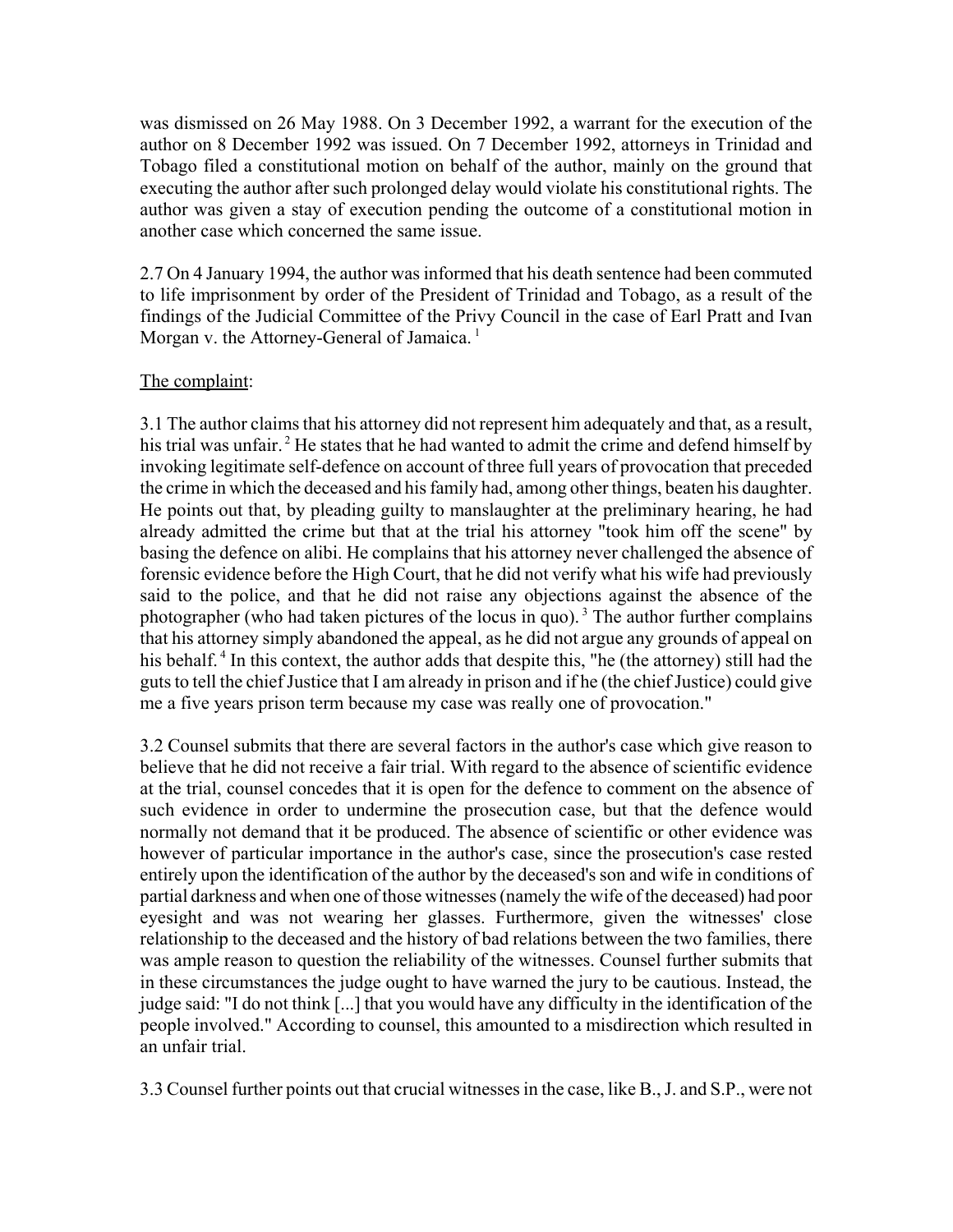called to court to testify, and that there was a delay of more than three years between the author's arrest and the trial. He submits that such a delay is particularly undesirable in cases in which identification by witnesses is the main issue. The above is said to amount to violations of article 14 of the Covenant.

## The State party's observations on admissibility:

4. By submission of 10 September 1993, the State party confirms that the author has exhausted all domestic remedies in his criminal case.

## The Committee's admissibility decision:

5.1 During its 50th session, the Committee considered the admissibility of the communication.

5.2 The Committee considered inadmissible the author's claims relating to the evaluation of evidence and to the instructions given by the judge to the jury. The Committee recalled that it is in principle for the appellate courts of States parties to the Covenant, and not for the Committee, to evaluate facts and evidence in a particular case, or to review specific instructions to the jury by the judge, unless it can be ascertained that the instructions to the jury were clearly arbitrary or amounted to a denial of justice, or that the judge manifestly violated his obligation of impartiality. The material before the Committee did not show that the trial judge's instructions or the conduct of the trial suffered from such defects.

5.3 The Committee further considered that the author and his counsel had failed to substantiate, for purposes of admissibility, the contention that the author was not adequately represented during the trial and on appeal, and that his trial was unfair because crucial witnesses in the case were not called to testify in court.

5.4 The Committee considered that the period between the author's initial arrest, on 27 December 1982, and his conviction on 11 March 1986, might raise an issue under article 14, paragraph 3(c), of the Covenant, which should be considered on the merits.

5.5 Consequently, on 17 March 1994, the Human Rights Committee declared the communication admissible in as much as it appeared to raise issues under article 14, paragraph 3(c), of the Covenant.

#### Further information received from the State party:

6. The State party, by submission of 19 April 1995, confirms that the author's sentence has been commuted, on 31 December 1993, to life imprisonment for the rest of his natural life.

#### Issues and proceedings before the Committee:

7.1 The Committee has considered the communication in the light of all the information provided by the parties. It notes with concern that, following the transmittal of the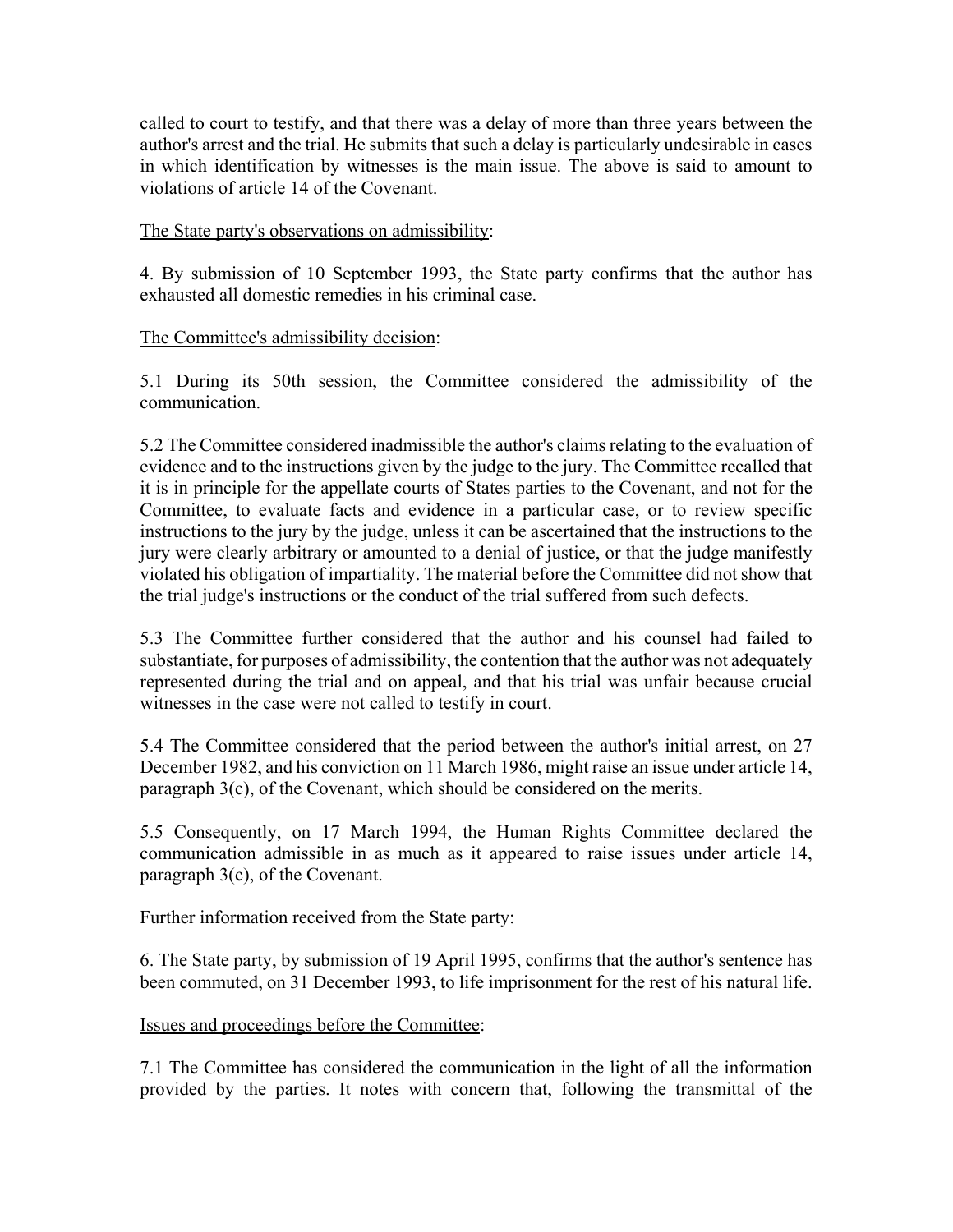Committee's decision on admissibility, the State party has limited itself to informing the Committee about the commutation of the author's death sentence, and that no information has been received from the State party clarifying the matter raised by the present communication. The Committee recalls that it is implicit in article 4, paragraph 2, of the Optional Protocol, that a State party examine in good faith all the allegations brought against it, and that it provide the Committee with all the information at its disposal. In the light of the failure of the State party to cooperate with the Committee on the matter before it, due weight must be given to the author's allegations.

7.2 The Committee notes that the information before it shows that the author was arrested on 27 December 1982, that he was released on bail on 29 August 1983 after the preliminary examination of the case had been concluded, that he was re-arrested on 18 September 1984, that the trial against him commenced on 6 March 1986 and that he was convicted and sentenced to death on 11 March 1986. Although it is not clear from the material before the Committee whether there were one or two preliminary enquiries, or whether the original committal was for manslaughter or murder, the Committee considers that, in the circumstances of the instant case, the period of over three years between the author's initial arrest and the trial against him does, in the absence of any explanations from the State party justifying the delay, amount to a violation of article 14, paragraph 3(c), of the Covenant.

8. The Human Rights Committee, acting under article 5, paragraph 4, of the Optional Protocol to the International Covenant on Civil and Political Rights, is of the view that the facts before it disclose a violation of article 14, paragraph 3(c), of the International Covenant on Civil and Political Rights.

9. In accordance with article 2, paragraph 3(a), of the Covenant, the State party is under an obligation to provide Mr. Seerattan with an effective remedy. The Committee has noted that the State party has commuted the author's death sentence and recommends that, in view of the fact that the author has spent over 10 years in prison, of which seven years and nine months on death row, the State party consider the author's early release. The State party is under an obligation to ensure that similar violations do not occur in the future.

10. Bearing in mind that, by becoming a State party to the Optional Protocol, the State party has recognized the competence of the Committee to determine whether there has been a violation of the Covenant or not and that, pursuant to article 2 of the Covenant, the State party has undertaken to ensure to all individuals within its territory and subject to its jurisdiction the rights recognized in the Covenant and to provide an effective and enforceable remedy in case a violation has been established, the Committee wishes to receive from the State party, within 90 days, information about the measures taken to give effect to the Committee's Views.

# Footnotes

1/ Privy Council Appeal No. 10 of 1993; judgement delivered on 2 November 1993.